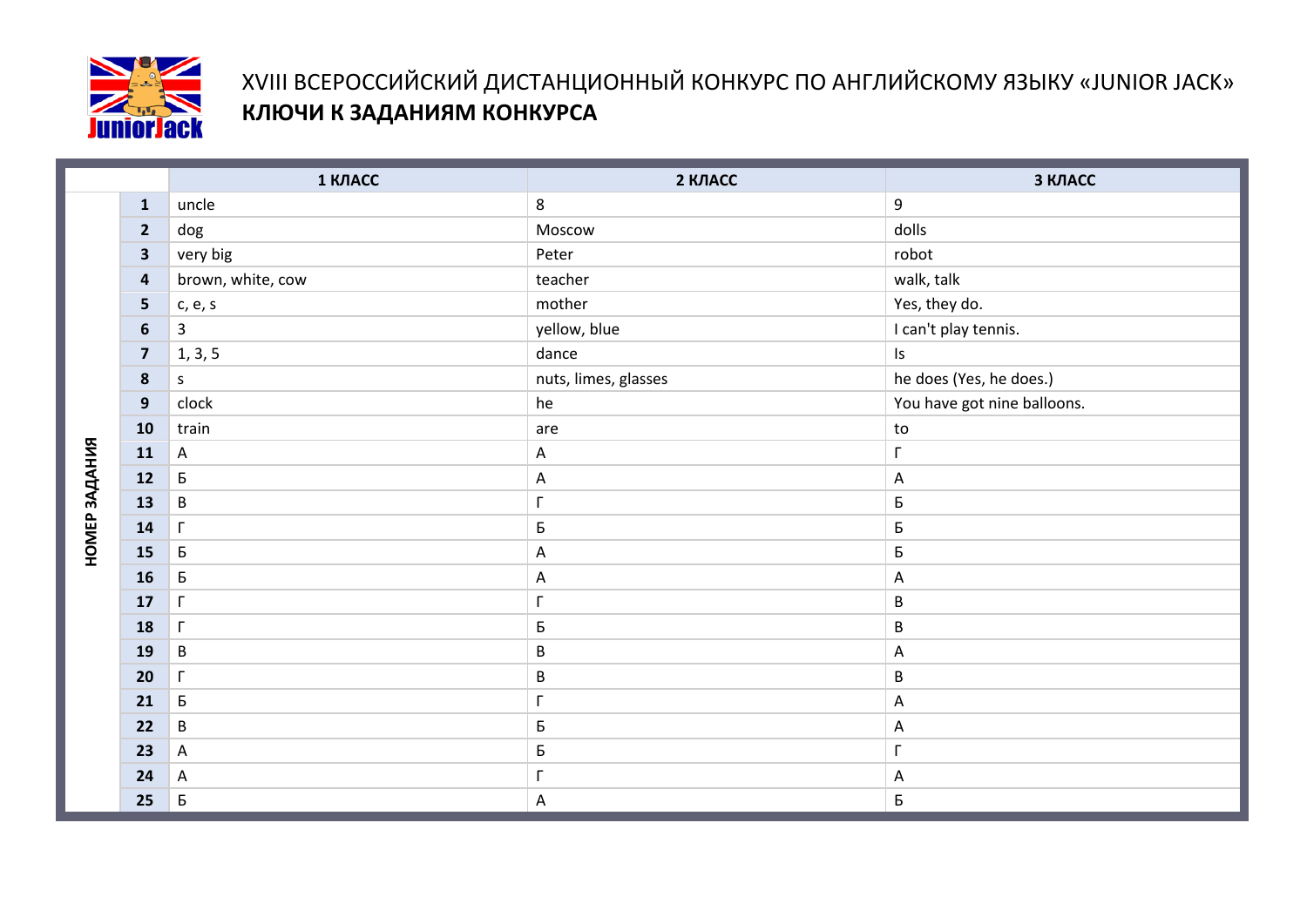|               |                         | 4 КЛАСС             | 5 КЛАСС                                                                | 6 КЛАСС                            |
|---------------|-------------------------|---------------------|------------------------------------------------------------------------|------------------------------------|
|               | $\mathbf{1}$            | 5                   | Italy                                                                  | the capital (of the Russian state) |
|               | $\overline{2}$          | 7 p.m.              | No, they didn't.                                                       | the USSR                           |
|               | $\overline{\mathbf{3}}$ | officer             | 10                                                                     | about 12 million people            |
|               | $\overline{\mathbf{4}}$ | Yes, she is.        | beach volleyball                                                       | Yes, there are.                    |
|               | 5                       | Он уже на пенсии.   | hot and sunny                                                          | Red Square, the Kremlin            |
|               | 6                       | classmate's pencils | helped                                                                 | reader, scientist, comedian        |
|               | $\overline{\mathbf{z}}$ | thirty-one          | Lucy didn't watch TV last night. (Last night Lucy<br>didn't watch TV.) | didn't it                          |
|               | 8                       | a                   | fatter                                                                 | out                                |
|               | 9                       | Where is she?       | May I take your umbrella?                                              | will go                            |
|               | 10                      | is reading          | Why do you like this (the) book?                                       | Dave is going to learn a poem.     |
| НОМЕР ЗАДАНИЯ | 11                      | Б                   | B                                                                      | Б                                  |
|               | 12                      | $\mathsf{A}$        | Б                                                                      | $\Gamma$                           |
|               | 13                      | $\Gamma$            | B                                                                      | A                                  |
|               | 14                      | A                   | г                                                                      | Б                                  |
|               | 15                      | Б                   | B                                                                      | $\sf B$                            |
|               | 16                      | $\mathsf{A}$        | г                                                                      | Б                                  |
|               | 17                      | $\Gamma$            | B                                                                      | $\Gamma$                           |
|               | 18                      | A                   | B                                                                      | Б                                  |
|               | 19                      | $\Gamma$            | B                                                                      | Б                                  |
|               | 20                      | Б                   | Б                                                                      | $\sf B$                            |
|               | 21                      | A                   | Б                                                                      | A                                  |
|               | 22                      | A                   | г                                                                      | $\sf B$                            |
|               | 23                      | Α                   | Б                                                                      | Г                                  |
|               | 24                      | $\sf B$             |                                                                        | Б                                  |
|               | 25                      | $\Gamma$            | Α                                                                      | $\sf B$                            |